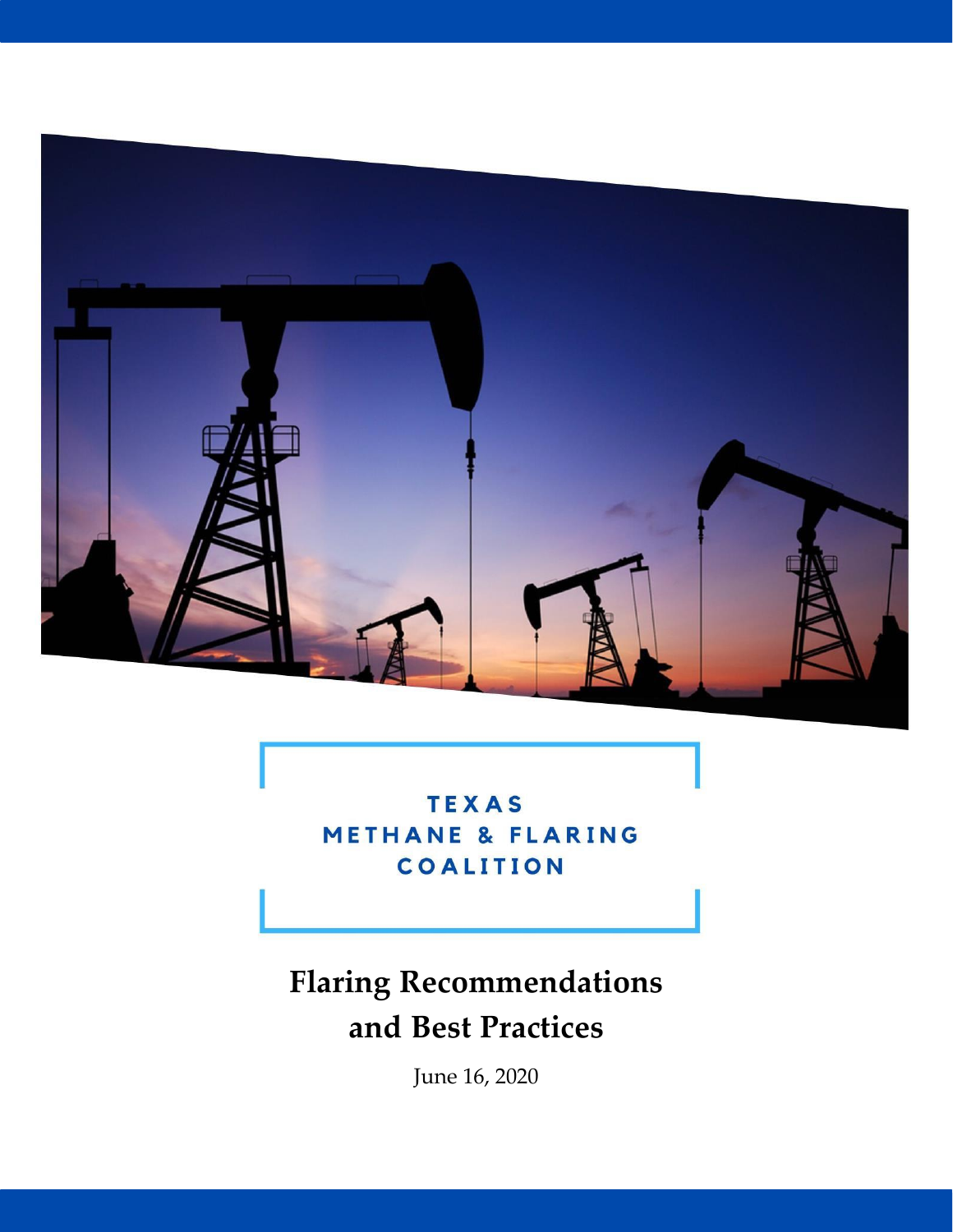# **Introduction to Texas Methane and Flaring Coalition**

The Texas Methane and Flaring [Coalition](http://www.texasmethaneflaringcoalition.org/) (Coalition) was formally established in December 2019. By January, it grew to include seven trade associations and more than 40 Texas operators. The Coalition was formed voluntarily to assess the issues of methane emissions and flaring and to develop industry-led solutions.

Texas operators recognize that reducing flared volumes, keeping flares lit, and optimizing combustion are vital issues. To that end, the Coalition is committed to working collaboratively to continue developing our state's natural resources, while improving environmental performance. The Coalition is working to collectively identify and promote operational and environmental recommended best practices to minimize flaring and methane emissions.

The Coalition is dedicated to developing solutions because we recognize the leadership role expected of the oil and natural gas industry to Texas. The industry anchors our economy by creating high-paying jobs and generating revenues unmatched by other industries in our state. Oil and natural gas contribute greatly to products and materials that we use every day like plastics, medicines, computers, life-saving devices and much more.

#### **Executive Summary**

In this report, the Coalition discusses the issue of flaring, our recommendations to the Railroad Commission of Texas (Commission) to minimize flaring, and the industry's dedication to environmental progress. The Coalition believes collaborating with a diverse group of stakeholders and regulators, harnessing the latest technologies, and allowing for an appropriate amount of time to implement new procedures will result in reduced flaring in Texas.

#### **Issue of Flaring**

The Coalition agrees we should strive to end routine flaring and provides thoughtful recommendations to help accomplish this goal. Flaring occurs for a variety of reasons and there is not a "one-size-fits-all" approach for managing operations. Sometimes flaring is necessary for safety, due to gas quality, and other reasons, such as maintenance and system outages. Midstream companies, operators and regulators use a variety of measures to reduce flaring in Texas.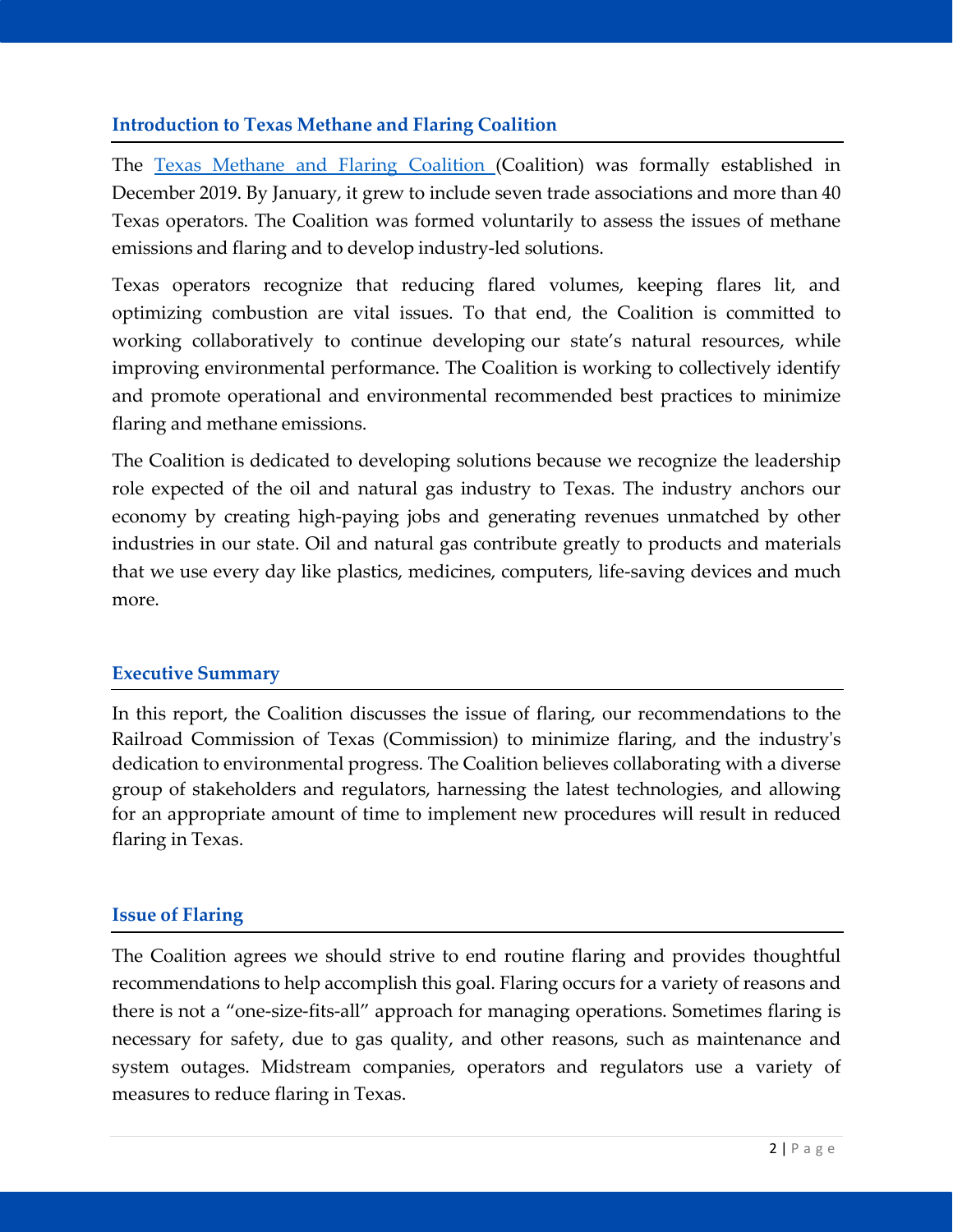Beyond the recommendations included by the Coalition, a continued reduction in flaring will occur as innovation and technology advances and more pipeline capacity is developed.

## **Ongoing Investments Improve Environmental Performance**

The Coalition will continue assessing flare performance and collaboration among the industry's best engineers and scientists on facility designs and technology. When natural gas cannot be captured in a pipeline or with other capture technology, utilization of efficient, emission-reducing flares is preferred as a pollution control method. Further, the Coalition is leveraging momentum from other voluntary industry-led efforts to reduce methane emissions including The [Environmental](https://theenvironmentalpartnership.org/) Partnership (TEP) [and](https://oilandgasclimateinitiative.com/) the Oil and Gas Climate [Initiative](https://oilandgasclimateinitiative.com/) (OGCI) as well as industry innovations and technology that are advancing environmental progress.

- Oil and natural gas companies are investing heavily in new technology that will continue to reduce air emissions and protect the environment. In fact, the U.S. oil and natural gas industry is the leading investor in zero- and low-carbon technology, investing \$300 billion in greenhouse gas mitigating technologies between 2000-2016 – more than double the investments by any other private sector industry.
- Methane emissions from oil and natural gas systems are down 23% since 1990, according to the 2020 edition of the Environmental Protection Agency's **[Inventory](https://www.epa.gov/sites/production/files/2020-04/documents/us-ghg-inventory-2020-main-text.pdf)** of U.S. [Greenhouse](https://www.epa.gov/sites/production/files/2020-04/documents/us-ghg-inventory-2020-main-text.pdf) Gas Emissions and Sinks. Technologies that include more advanced leak detection equipment and innovative capture techniques are driving this decrease in emissions during a time when oil and natural gas production increased dramatically.
- While U.S. oil production greatly exceeds other countries' production levels, the nation's flaring intensity is well below that of the comparable countries, according to data from the World Bank and the U.S. Energy Information [Administration.](https://www.energyindepth.org/wp-content/uploads/2019/07/Flaring101.pdf)
- Global carbon dioxide emissions plateaued in 2019, with the U.S. seeing the largest decline in energy-CO<sub>2</sub> emissions. This positive development was largely driven by a switch to natural gas as a greater fuel source, according to a **[February](https://www.iea.org/articles/global-co2-emissions-in-2019) report from**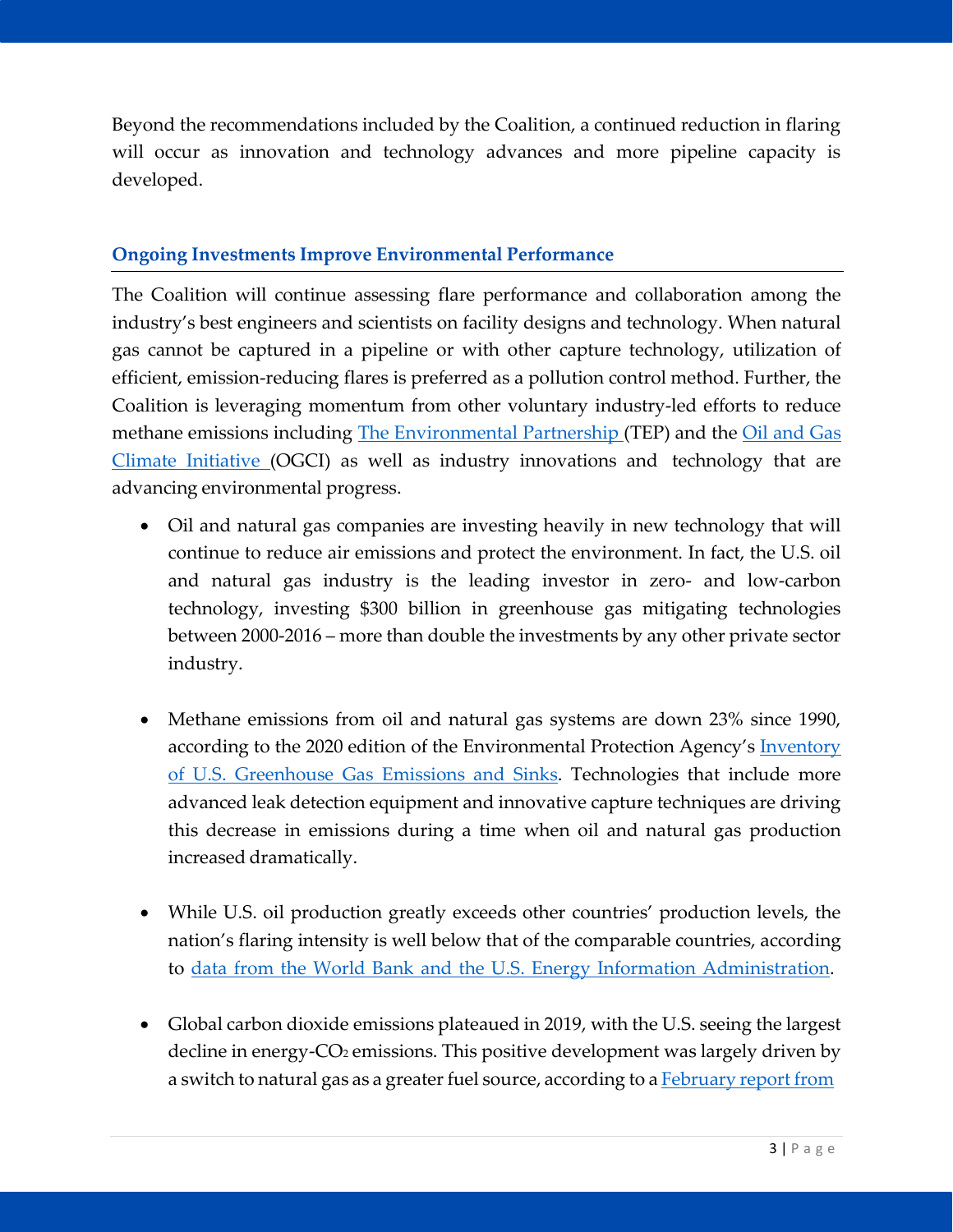[the International](https://www.iea.org/articles/global-co2-emissions-in-2019) Energy Agency. The report also indicates the vast opportunities that still exist for natural gas to drive emissions reductions around the world.

# **Expanding Infrastructure Enhances Environmental Progress and Energy Security**

Flaring is required at times to maintain safe, environmentally sound operations in areas where more pipeline infrastructure is needed to transport abundant, clean natural gas to processing facilities and ultimately consumers. As pipeline infrastructure comes online, operators will capture and transport this valuable product more efficiently.

- Oil production in the Permian Basin alone accounts for roughly one-third of the nation's and more than two-thirds of Texas' total oil production. Adequate pipeline capacity is critical to ensuring energy reaches consumers in Texas, around the country and across the globe.
- New pipeline infrastructure improves air quality and safety by ensuring fewer trucks are on our roads and highways.
- Expanding energy infrastructure, including pipelines, tanks, processing facilities and terminals, is the best way to increase energy reliability and security and to protect our fuel supply in the event of a natural disaster.

# **Railroad Commission Regulatory Framework for Flaring**

The industry and the public have greatly benefited from robust permitting, compliance, and enforcement actions by the Hearings, Oil and Gas, and Enforcement Divisions at the Railroad Commission of Texas. Through evaluations, scrutiny, and inspections, the Commission has worked to modify venting exceptions to permitted flaring, shorten the duration and volume of flaring, and has recently deployed drones to further conduct efficient inspections of remote sites.

Additionally, the Coalition supports the Commission's continued action to further their monitoring and enforcement abilities and efforts related to Statewide Rule 32.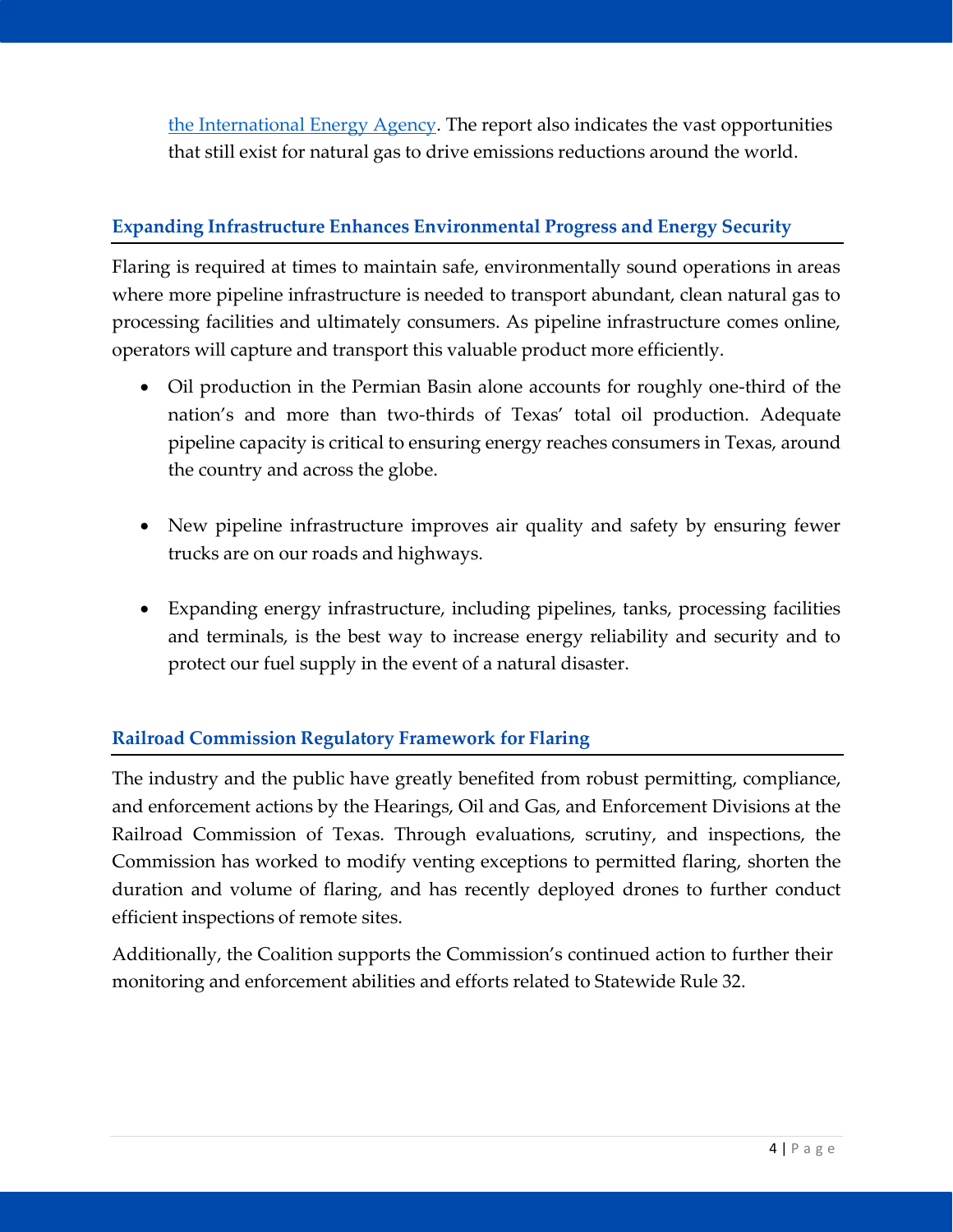The following is the Commission's role in regulating flaring as described on the [Commission](https://www.rrc.texas.gov/about-us/resource-center/faqs/oil-gas-faqs/faq-flaring-regulation/) website:

*"[Statewide] Rule 32 authorizes the flaring of gas while drilling a well and for up to 10 days after a well's completion for operators to conduct well potential testing. Outside of that time period, the Commission requires operators to obtain an exception to Rule 32 authorizing flaring for specific situations and circumstances. Our trained staff works closely with operators to ensure compliance with Commission rules. RRC District Offices have inspectors available to witness operations, conduct inspections, provide information about permitting requirements, and ensure compliance with permits issued by the Commission."*

### **Texas Methane and Flaring Coalition Flaring Recommendations**

The Coalition has worked diligently to develop options to reduce flaring with the documents described below. These are meaningful changes that represent a data collection opportunity for a better scope of progress for reducing flaring in Texas. The recommendations will allow operators to flare when necessary but encourage operators to flare less for less total time and to seek and develop alternatives. This is done by utilizing the Commission's authority to grant administrative flare permits in a way that reserves the maximum duration for operations far from suitable infrastructure, or when operators will develop technology or procedural innovations in actual operations which have the potential to minimize flaring. Operators would file a subsequent report with actual operational details of the results of those efforts and for all administratively permitted flare events. Additionally, all operators would account for flared and vented gas dispositions separately on the monthly report of operations, Form PR.

#### *I. Texas Methane and Flaring [Coalition](http://docs.txoga.org/files/1966-tmfc-proposed-rrc-flaring-matrix.pdf) Proposed RRC Flaring Matrix*

The Coalition created a matrix which identifies the situations when flaring is necessary and provides recommendations for the application of Statewide Rule 32 that will result in overall flaring reductions because of the shortened time frame for administrative approvals of flaring. The current maximum durations are still available to operators, but they may require two applications, or they may be granted after a hearing for the longer durations. Conversely, operators have additional options that may be suitable for their particular situations. For example, the first row of the matrix describes the situation where a new well is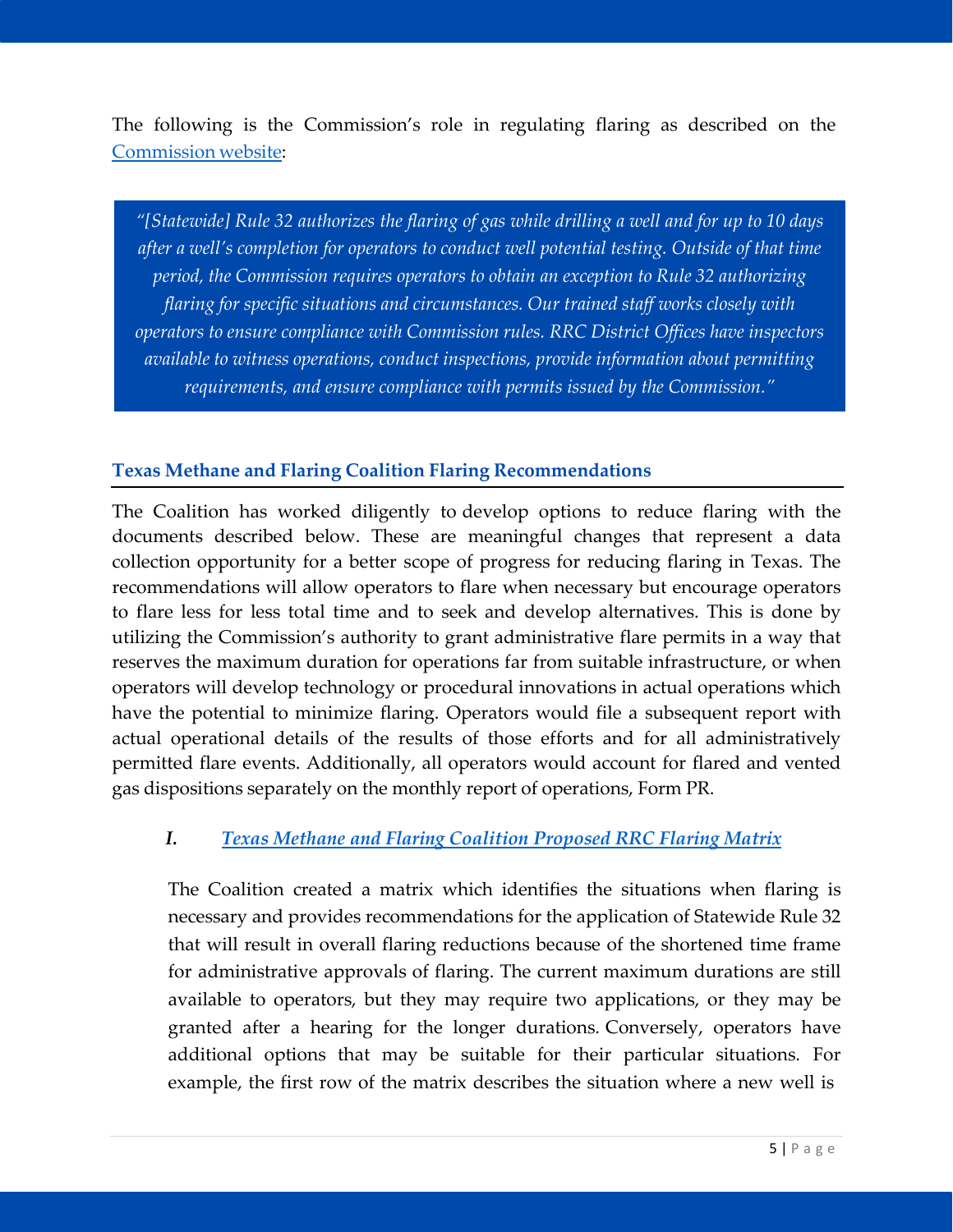drilled in an area without infrastructure ("No pipeline/lack of infrastructure"). In that situation, four options are available to an operator wishing to flare past the limits authorized in Rule 32; they are listed under "proposals to reduce flaring." Due to the various situations where flaring is necessary, it is essential that all of these options are available to operators as this will lead to a more workable situation which accomplishes the goal of reduced flaring. The operator may request:

- An additional 90 days (for administrative approval), then go to hearing if more time is needed. *Note: this is a reduction of 50% from the current 180-day period.*
- To flare up to 5 days per month (admin) over a 180-day period, then go to hearing if more time is needed (30 actual days of flaring over a 180-day period). *Note: this is a reduction of 83% from the current 180-day period.*
- A one-time administrative approval for 180 days if gas volume flared is reduced via application of a flare reduction technology. The SWR 32 Subsequent Report (introduced below) will include a detailed technical report on the reduction obtained by use of the alternative technology. If more time is needed, the operator would go to hearing.
	- o The Coalition has included an Emerging Oil and Natural Gas [Technologies](http://docs.txoga.org/files/1965-emerging-oil-natural-gas-technologies-.pdf) document to provide examples of technology but not limited to any one type of technology or vendor. Technology is frequently evolving to provide economic and technical efficiencies, so it is important to not place limitations on emerging technology solutions.
- A step-out (drilling in undeveloped areas): a. lack of infrastructure for the quality of gas; or b. 2-1/2 miles radius review for pipeline availability; 90-day renewable administrative extensions available for a maximum of 180 days then go to hearing if more time is needed.
- If none of these options worked for an operator, they could request approval at hearing.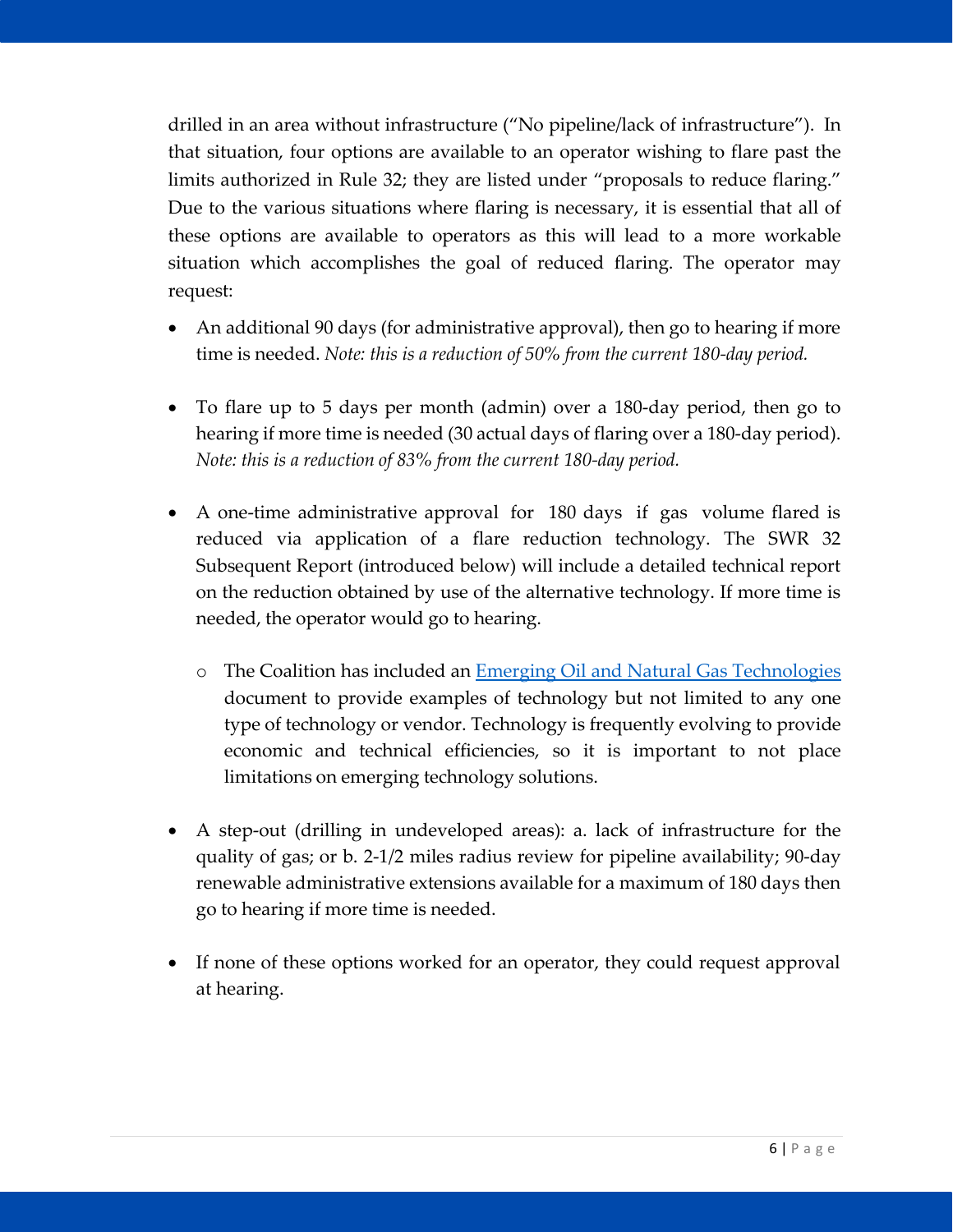# *II. Texas Methane and [Flaring Coalition Proposed](http://docs.txoga.org/files/1942-tmfc-proposed-revisions-swr32-datasheet-final-update-1.pdf) SWR 32 Data Sheet*

The Coalition reviewed the SWR 32 Data Sheet and made the following recommendations for enhancements:

- Add whether the request is new or a renewal.
- Provide the location where flaring would occur.
- Promote consistency amongst operators and ease the querying and grouping of data by providing additional choices for the reason for filing the exception.
- Include the four options from the Proposed RRC Flaring Matrix when the reason for flaring is "no pipeline."
- Provide changes to correlate with the PR Form Instructions.

# *III. Texas Methane and [Flaring Coalition](http://docs.txoga.org/files/1943-tmfc-proposed-swr32-permit-subsequent-report-final-update-1.pdf) Proposed SWR 32 Subsequent Report*

The Coalition has created a suggested new report that serves as a follow up to the SWR 32 Data Sheet. This Subsequent Report would provide actual volumes and durations for all administratively permitted flare events. Operators using technology or procedural innovations that have the potential to minimize flaring can also utilize this report on the success or failure of their efforts. The goal of this report is for the Commission to have clear and usable data. To avoid additional manpower requirements, continued IT Modernization of the Commission's website to streamline data entry will create efficiencies that benefit the regulatory agencies, operator, and the public.

#### *IV. Texas Methane and [Flaring Coalition](http://docs.txoga.org/files/1968-tmfc-proposed-pr-instructions-add-flare-code-final.pdf) Proposed PR Form Instructions*

This document is an update to the Production Report (PR) Form Instructions. The recommended change would separate vented and flared volumes by adding an additional code for flaring, enabling all operators to account for flared and vented gas dispositions separately on the Form PR, monthly report of operations.

Developing a more stringent framework for granting exceptions to Statewide Rule 32 and enhancing reporting from operators will provide more information to better understand the reasons for flaring and build upon best practices that many operators have already incorporated.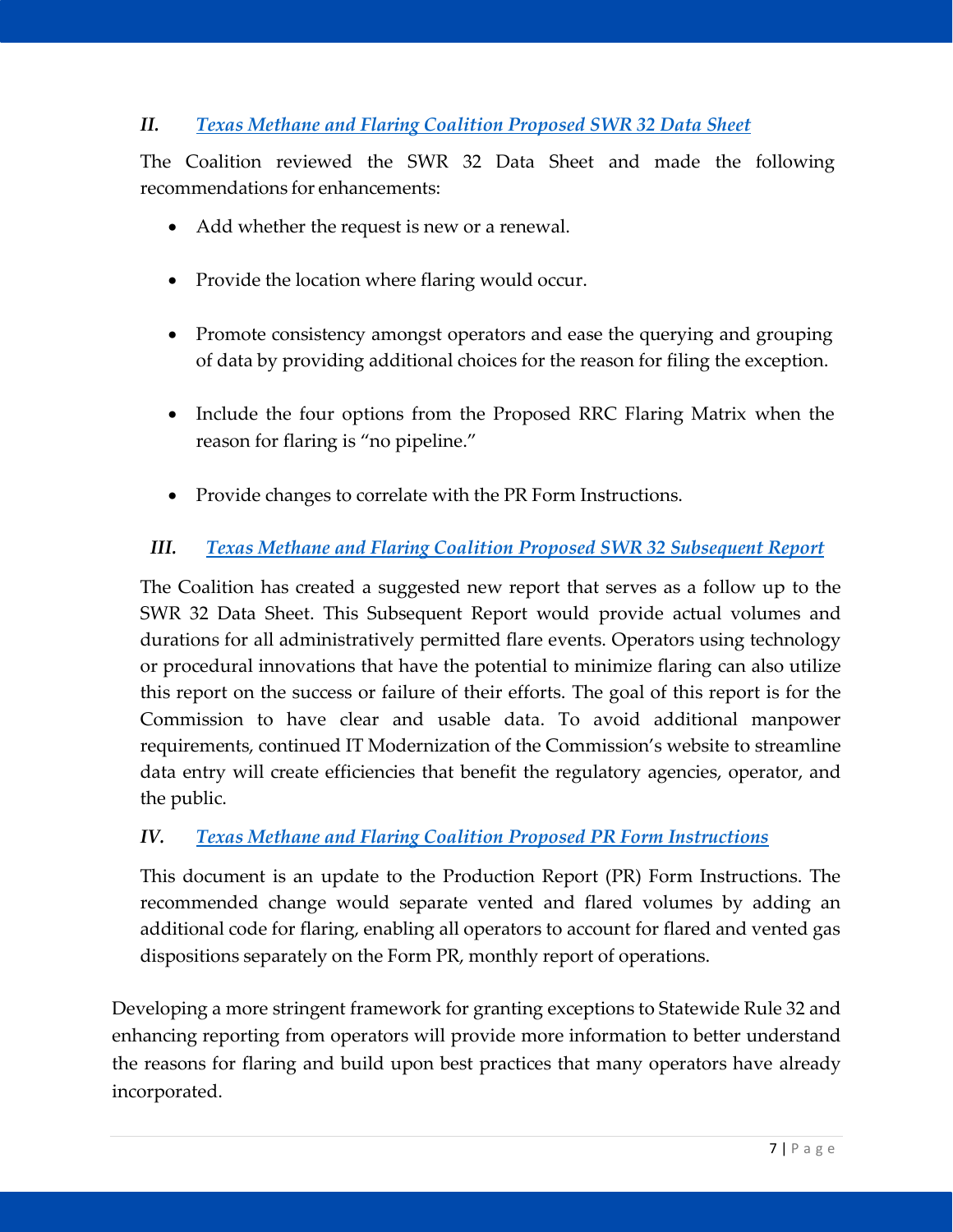# **Texas Methane and Flaring Coalition and Other Industry-Led Best Practices**

To further our goal of ending routine flaring and minimizing methane emissions, the Coalition has worked to improve workable requirements at the regulatory level. However, the Coalition also realizes that voluntary industry-led efforts typically drive the most significant and lowest cost solutions. The oil and natural gas industry has a history of addressing environmental, safety, and economic challenges through industryled initiatives including The Environmental Partnership (TEP) and Oil and Gas Climate Initiative (OGCI). Through voluntary efforts, oil and natural gas companies are investing heavily in new technologies that will continue to make progress toward reducing air emissions and protecting the environment.

TEP is a nationwide industry-led initiative comprised of U.S oil and natural gas companies with the goal of continuously improving the industry's environmental performance. Highlights from TEP's first year include:

- More than 3,000 high-bleed pneumatic controllers replaced, retrofitted, or removed from service;
- More than 28,000 high-bleed pneumatic controllers replaced, retrofitted, or removed from service prior to 2018;
- 38 participating companies no longer have high-bleed pneumatic controllers in their operations; and
- More than 156,000 surveys conducted found a 0.16% leak occurrence rate.

The OGCI is a CEO-led consortium that aims to accelerate industry response to climate change. Investments through the OGCI have led to the development of technologies that continue environmental progress by the oil and natural gas industry. These innovations include:

- Novel measurement technologies that deliver lower cost emission assessment satellite, aerial, or drone-based instrumentation systems;
- Enhanced valve and control systems to minimize or eliminate emissions; and
- Development of remote power and compressed air pneumatic controller solutions to reduce methane emissions.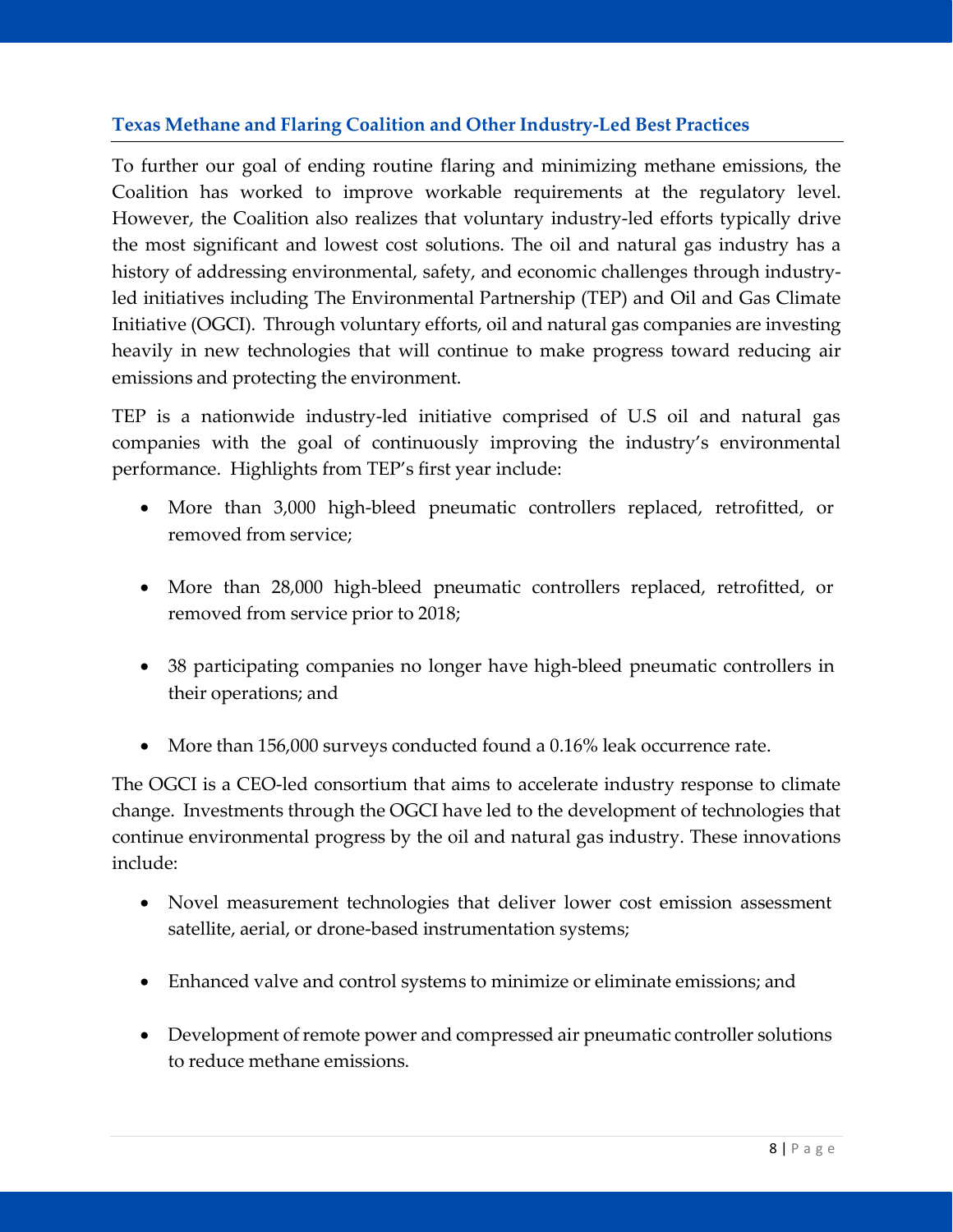The Coalition is further enhancing the oil and natural gas industry's development, sharing, and implementation of innovative technologies by engaging industry leaders to identify and share proven and promising practices. As illustrated in the figure below, the Coalition's development of best practices is based on a chain of communication to evaluate operational and technical considerations related to flaring with the goal to minimize flaring, but if flaring must occur, how to best manage flaring practices. This process helps to ensure a comprehensive review of flaring and the identification and implementation of the most effective solutions for the reduction of flaring. This hierarchy will continue to guide future Coalition best practice efforts.

#### TEXAS<br>HETHANE & FLARING<br>COALITION Texas Methane & Flaring Coalition: Flaring Best Practices



#### **Implementation with the Railroad Commission**

The above recommendations represent the Coalition's assessment of various mechanisms to minimize flaring and methane emissions through enhancements and operational best practices. We recognize that the Commission and other stakeholders will have additional input and look forward to working collaboratively toward our common goal of reducing flaring in Texas. This work includes the need for continued efficient IT Modernization improvements at the Commission. The Coalition knows that ample time, productive dialogue with our regulators, and input from stakeholders are essential to ensure we minimize flaring, generate and assess relevant data, avoid duplicative processes, and fuel compliance together.